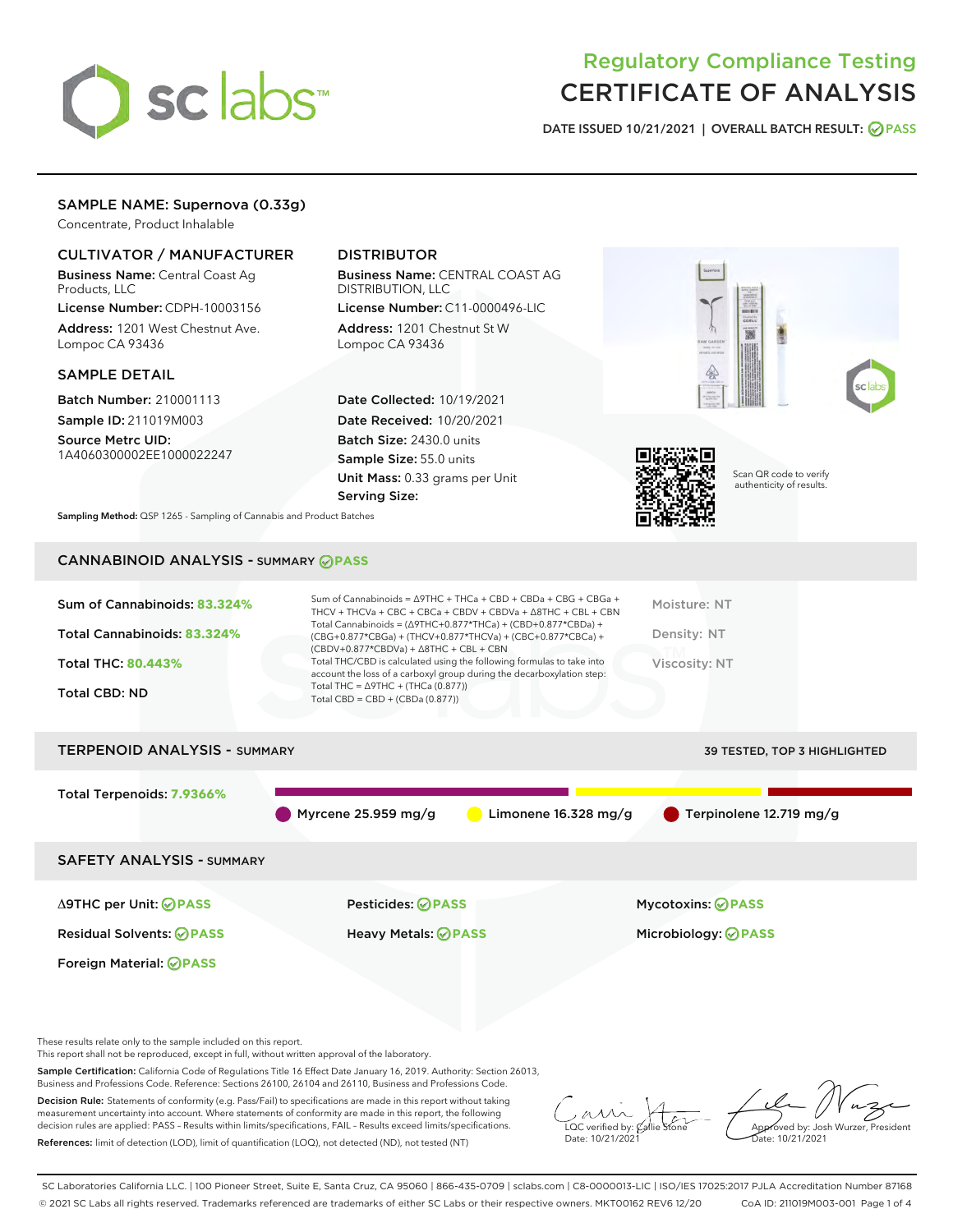



SUPERNOVA (0.33G) | DATE ISSUED 10/21/2021 | OVERALL BATCH RESULT: **○** PASS

#### CANNABINOID TEST RESULTS - 10/20/2021 2 PASS

Tested by high-performance liquid chromatography with diode-array detection (HPLC-DAD). **Method:** QSP 1157 - Analysis of Cannabinoids by HPLC-DAD

#### TOTAL CANNABINOIDS: **83.324%**

Total Cannabinoids (Total THC) + (Total CBD) + (Total CBG) + (Total THCV) + (Total CBC) + (Total CBDV) + ∆8THC + CBL + CBN

TOTAL THC: **80.443%** Total THC (∆9THC+0.877\*THCa)

TOTAL CBD: ND

Total CBD (CBD+0.877\*CBDa)

TOTAL CBG: 2.131% Total CBG (CBG+0.877\*CBGa)

TOTAL THCV: 0.63% Total THCV (THCV+0.877\*THCVa)

TOTAL CBC: ND Total CBC (CBC+0.877\*CBCa)

TOTAL CBDV: ND Total CBDV (CBDV+0.877\*CBDVa)

| <b>COMPOUND</b>            | LOD/LOQ<br>(mg/g) | <b>MEASUREMENT</b><br><b>UNCERTAINTY</b><br>mg/g | <b>RESULT</b><br>(mg/g) | <b>RESULT</b><br>(%) |
|----------------------------|-------------------|--------------------------------------------------|-------------------------|----------------------|
| <b>A9THC</b>               | 0.06 / 0.26       | ±27.672                                          | 804.43                  | 80.443               |
| <b>CBG</b>                 | 0.06 / 0.19       | ±0.840                                           | 21.31                   | 2.131                |
| <b>THCV</b>                | 0.1 / 0.2         | $\pm 0.31$                                       | 6.3                     | 0.63                 |
| <b>CBN</b>                 | 0.1/0.3           | ±0.08                                            | 1.2                     | 0.12                 |
| $\triangle$ 8THC           | 0.1 / 0.4         | N/A                                              | <b>ND</b>               | <b>ND</b>            |
| <b>THCa</b>                | 0.05/0.14         | N/A                                              | <b>ND</b>               | <b>ND</b>            |
| <b>THCVa</b>               | 0.07/0.20         | N/A                                              | <b>ND</b>               | <b>ND</b>            |
| <b>CBD</b>                 | 0.07/0.29         | N/A                                              | <b>ND</b>               | <b>ND</b>            |
| <b>CBDa</b>                | 0.02/0.19         | N/A                                              | <b>ND</b>               | <b>ND</b>            |
| <b>CBDV</b>                | 0.04 / 0.15       | N/A                                              | <b>ND</b>               | <b>ND</b>            |
| <b>CBDVa</b>               | 0.03/0.53         | N/A                                              | <b>ND</b>               | <b>ND</b>            |
| <b>CBGa</b>                | 0.1 / 0.2         | N/A                                              | <b>ND</b>               | <b>ND</b>            |
| <b>CBL</b>                 | 0.06 / 0.24       | N/A                                              | <b>ND</b>               | <b>ND</b>            |
| <b>CBC</b>                 | 0.2 / 0.5         | N/A                                              | <b>ND</b>               | <b>ND</b>            |
| <b>CBCa</b>                | 0.07/0.28         | N/A                                              | <b>ND</b>               | <b>ND</b>            |
| <b>SUM OF CANNABINOIDS</b> |                   |                                                  | 833.24 mg/g             | 83.324%              |

#### **UNIT MASS: 0.33 grams per Unit**

| ∆9THC per Unit                        | 1120 per-package limit     | <b>PASS</b><br>265.46 mg/unit |
|---------------------------------------|----------------------------|-------------------------------|
| <b>Total THC per Unit</b>             |                            | 265.46 mg/unit                |
| <b>CBD</b> per Unit                   |                            | <b>ND</b>                     |
| <b>Total CBD per Unit</b>             |                            | <b>ND</b>                     |
| Sum of Cannabinoids<br>per Unit       |                            | 274.97 mg/unit                |
| <b>Total Cannabinoids</b><br>per Unit |                            | 274.99 mg/unit                |
| <b>MOISTURE TEST RESULT</b>           | <b>DENSITY TEST RESULT</b> | <b>VISCOSITY TEST RESULT</b>  |

Not Tested

Not Tested

Not Tested

| <b>TERPENOID TEST RESULTS - 10/21/2021</b> |  |
|--------------------------------------------|--|
|--------------------------------------------|--|

Terpene analysis utilizing gas chromatography-flame ionization detection (GC-FID). **Method:** QSP 1192 - Analysis of Terpenoids by GC-FID

| <b>COMPOUND</b>         | LOD/LOQ<br>(mg/g) | <b>MEASUREMENT</b><br><b>UNCERTAINTY</b><br>mg/g | <b>RESULT</b><br>(mg/g)                         | <b>RESULT</b><br>(%) |
|-------------------------|-------------------|--------------------------------------------------|-------------------------------------------------|----------------------|
| <b>Myrcene</b>          | 0.008 / 0.025     | ±0.3349                                          | 25.959                                          | 2.5959               |
| Limonene                | 0.005 / 0.016     | ±0.2335                                          | 16.328                                          | 1.6328               |
| Terpinolene             | 0.008 / 0.026     | ±0.2607                                          | 12.719                                          | 1.2719               |
| Ocimene                 | 0.011 / 0.038     | ±0.2325                                          | 7.244                                           | 0.7244               |
| $\alpha$ Pinene         | 0.005 / 0.017     | ±0.0360                                          | 4.183                                           | 0.4183               |
| $\beta$ Pinene          | 0.004 / 0.014     | ±0.0415                                          | 3.610                                           | 0.3610               |
| $\beta$ Caryophyllene   | 0.004 / 0.012     | ±0.0941                                          | 2.643                                           | 0.2643               |
| Linalool                | 0.009 / 0.032     | ±0.0893                                          | 2.349                                           | 0.2349               |
| Fenchol                 | 0.010 / 0.034     | ±0.0346                                          | 0.895                                           | 0.0895               |
| <b>Terpineol</b>        | 0.016 / 0.055     | ±0.0335                                          | 0.546                                           | 0.0546               |
| $\alpha$ Humulene       | 0.009/0.029       | ±0.0165                                          | 0.515                                           | 0.0515               |
| $\alpha$ Phellandrene   | 0.006 / 0.020     | ±0.0053                                          | 0.392                                           | 0.0392               |
| 3 Carene                | 0.005 / 0.018     | ±0.0046                                          | 0.321                                           | 0.0321               |
| Camphene                | 0.005 / 0.015     | ±0.0036                                          | 0.309                                           | 0.0309               |
| $\alpha$ Terpinene      | 0.005 / 0.017     | ±0.0041                                          | 0.278                                           | 0.0278               |
| $\gamma$ Terpinene      | 0.006 / 0.018     | ±0.0037                                          | 0.215                                           | 0.0215               |
| trans-ß-Farnesene       | 0.008 / 0.025     | ±0.0065                                          | 0.184                                           | 0.0184               |
| <b>Borneol</b>          | 0.005 / 0.016     | ±0.0055                                          | 0.130                                           | 0.0130               |
| Caryophyllene<br>Oxide  | 0.010 / 0.033     | ±0.0051                                          | 0.110                                           | 0.0110               |
| Fenchone                | 0.009 / 0.028     | ±0.0022                                          | 0.075                                           | 0.0075               |
| Valencene               | 0.009 / 0.030     | ±0.0051                                          | 0.074                                           | 0.0074               |
| p-Cymene                | 0.005 / 0.016     | ±0.0019                                          | 0.071                                           | 0.0071               |
| Sabinene                | 0.004 / 0.014     | ±0.0008                                          | 0.069                                           | 0.0069               |
| Sabinene Hydrate        | 0.006 / 0.022     | ±0.0022                                          | 0.057                                           | 0.0057               |
| $\alpha$ Bisabolol      | 0.008 / 0.026     | ±0.0021                                          | 0.040                                           | 0.0040               |
| Citronellol             | 0.003 / 0.010     | ±0.0010                                          | 0.020                                           | 0.0020               |
| Geraniol                | 0.002 / 0.007     | ±0.0008                                          | 0.018                                           | 0.0018               |
| Nerol                   | 0.003 / 0.011     | ±0.0005                                          | 0.012                                           | 0.0012               |
| Nerolidol               | 0.009 / 0.028     | N/A                                              | <loq< th=""><th><loq< th=""></loq<></th></loq<> | <loq< th=""></loq<>  |
| Guaiol                  | 0.009 / 0.030     | N/A                                              | < 0                                             | <loq< th=""></loq<>  |
| Eucalyptol              | 0.006 / 0.018     | N/A                                              | ND                                              | ND                   |
| (-)-Isopulegol          | 0.005 / 0.016     | N/A                                              | <b>ND</b>                                       | <b>ND</b>            |
| Camphor                 | 0.006 / 0.019     | N/A                                              | ND                                              | <b>ND</b>            |
| Isoborneol              | 0.004 / 0.012     | N/A                                              | ND                                              | <b>ND</b>            |
| Menthol                 | 0.008 / 0.025     | N/A                                              | ND                                              | ND                   |
| $R-(+)$ -Pulegone       | 0.003 / 0.011     | N/A                                              | ND                                              | ND                   |
| <b>Geranyl Acetate</b>  | 0.004 / 0.014     | N/A                                              | ND                                              | ND                   |
| $\alpha$ Cedrene        | 0.005 / 0.016     | N/A                                              | ND                                              | ND                   |
| Cedrol                  | 0.008 / 0.027     | N/A                                              | ND                                              | ND                   |
| <b>TOTAL TERPENOIDS</b> |                   |                                                  | 79.366 mg/g                                     | 7.9366%              |

SC Laboratories California LLC. | 100 Pioneer Street, Suite E, Santa Cruz, CA 95060 | 866-435-0709 | sclabs.com | C8-0000013-LIC | ISO/IES 17025:2017 PJLA Accreditation Number 87168 © 2021 SC Labs all rights reserved. Trademarks referenced are trademarks of either SC Labs or their respective owners. MKT00162 REV6 12/20 CoA ID: 211019M003-001 Page 2 of 4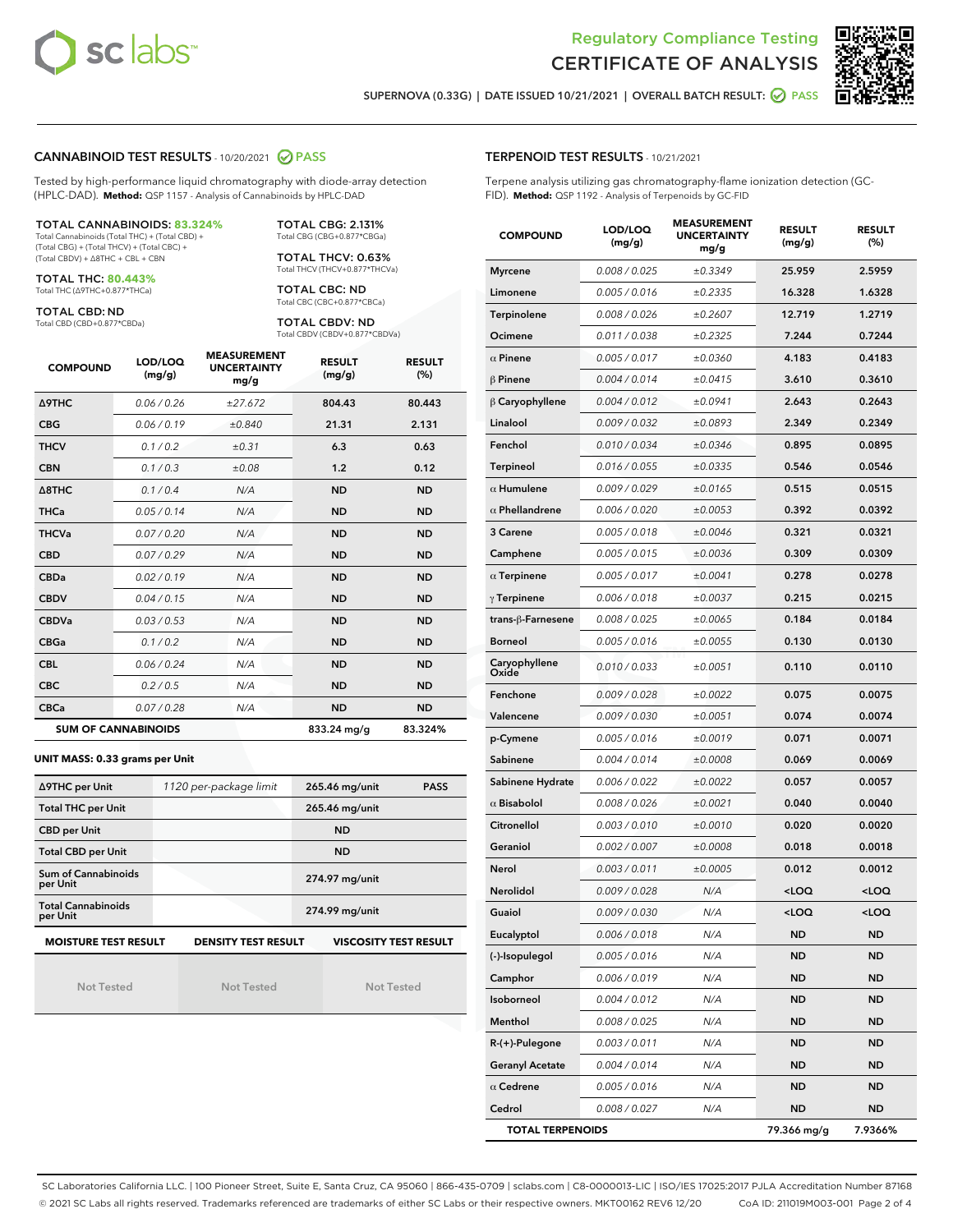



SUPERNOVA (0.33G) | DATE ISSUED 10/21/2021 | OVERALL BATCH RESULT:  $\bigcirc$  PASS

## CATEGORY 1 PESTICIDE TEST RESULTS - 10/21/2021 2 PASS

Pesticide and plant growth regulator analysis utilizing high-performance liquid chromatography-mass spectrometry (HPLC-MS) or gas chromatography-mass spectrometry (GC-MS). \*GC-MS utilized where indicated. **Method:** QSP 1212 - Analysis of Pesticides and Mycotoxins by LC-MS or QSP 1213 - Analysis of Pesticides by GC-MS

| <b>COMPOUND</b>             | LOD/LOQ<br>$(\mu g/g)$ | <b>ACTION</b><br><b>LIMIT</b><br>$(\mu g/g)$ | <b>MEASUREMENT</b><br><b>UNCERTAINTY</b><br>µg/g | <b>RESULT</b><br>$(\mu g/g)$ | <b>RESULT</b> |
|-----------------------------|------------------------|----------------------------------------------|--------------------------------------------------|------------------------------|---------------|
| Aldicarb                    | 0.03/0.08              | $>$ LOD                                      | N/A                                              | <b>ND</b>                    | <b>PASS</b>   |
| Carbofuran                  | 0.02 / 0.05            | $\ge$ LOD                                    | N/A                                              | <b>ND</b>                    | <b>PASS</b>   |
| Chlordane*                  | 0.03/0.08              | $>$ LOD                                      | N/A                                              | <b>ND</b>                    | <b>PASS</b>   |
| Chlorfenapyr*               | 0.03/0.10              | $\geq$ LOD                                   | N/A                                              | <b>ND</b>                    | <b>PASS</b>   |
| Chlorpyrifos                | 0.02 / 0.06            | $\ge$ LOD                                    | N/A                                              | <b>ND</b>                    | <b>PASS</b>   |
| Coumaphos                   | 0.02 / 0.07            | $\ge$ LOD                                    | N/A                                              | <b>ND</b>                    | <b>PASS</b>   |
| Daminozide                  | 0.02 / 0.07            | $\ge$ LOD                                    | N/A                                              | <b>ND</b>                    | <b>PASS</b>   |
| <b>DDVP</b><br>(Dichlorvos) | 0.03/0.09              | $\ge$ LOD                                    | N/A                                              | <b>ND</b>                    | <b>PASS</b>   |
| <b>Dimethoate</b>           | 0.03 / 0.08            | $\ge$ LOD                                    | N/A                                              | <b>ND</b>                    | <b>PASS</b>   |
| Ethoprop(hos)               | 0.03/0.10              | $\ge$ LOD                                    | N/A                                              | <b>ND</b>                    | <b>PASS</b>   |
| Etofenprox                  | 0.02 / 0.06            | $\ge$ LOD                                    | N/A                                              | <b>ND</b>                    | <b>PASS</b>   |
| Fenoxycarb                  | 0.03 / 0.08            | $\ge$ LOD                                    | N/A                                              | <b>ND</b>                    | <b>PASS</b>   |
| Fipronil                    | 0.03/0.08              | $>$ LOD                                      | N/A                                              | <b>ND</b>                    | <b>PASS</b>   |
| Imazalil                    | 0.02 / 0.06            | $\ge$ LOD                                    | N/A                                              | <b>ND</b>                    | <b>PASS</b>   |
| Methiocarb                  | 0.02 / 0.07            | $\ge$ LOD                                    | N/A                                              | <b>ND</b>                    | <b>PASS</b>   |
| Methyl<br>parathion         | 0.03/0.10              | $\ge$ LOD                                    | N/A                                              | <b>ND</b>                    | <b>PASS</b>   |
| <b>Mevinphos</b>            | 0.03/0.09              | $\ge$ LOD                                    | N/A                                              | <b>ND</b>                    | <b>PASS</b>   |
| Paclobutrazol               | 0.02 / 0.05            | $>$ LOD                                      | N/A                                              | <b>ND</b>                    | <b>PASS</b>   |
| Propoxur                    | 0.03/0.09              | $\ge$ LOD                                    | N/A                                              | <b>ND</b>                    | <b>PASS</b>   |
| Spiroxamine                 | 0.03 / 0.08            | $\ge$ LOD                                    | N/A                                              | <b>ND</b>                    | <b>PASS</b>   |
| Thiacloprid                 | 0.03/0.10              | $\ge$ LOD                                    | N/A                                              | <b>ND</b>                    | <b>PASS</b>   |

#### CATEGORY 2 PESTICIDE TEST RESULTS - 10/21/2021 @ PASS

| <b>COMPOUND</b>          | LOD/LOQ<br>$(\mu g/g)$ | <b>ACTION</b><br>LIMIT<br>$(\mu g/g)$ | <b>MEASUREMENT</b><br><b>UNCERTAINTY</b><br>$\mu$ g/g | <b>RESULT</b><br>$(\mu g/g)$ | <b>RESULT</b> |
|--------------------------|------------------------|---------------------------------------|-------------------------------------------------------|------------------------------|---------------|
| Abamectin                | 0.03/0.10              | 0.1                                   | N/A                                                   | <b>ND</b>                    | <b>PASS</b>   |
| Acephate                 | 0.02/0.07              | 0.1                                   | N/A                                                   | <b>ND</b>                    | <b>PASS</b>   |
| Acequinocyl              | 0.02/0.07              | 0.1                                   | N/A                                                   | <b>ND</b>                    | <b>PASS</b>   |
| Acetamiprid              | 0.02/0.05              | 0.1                                   | N/A                                                   | <b>ND</b>                    | <b>PASS</b>   |
| Azoxystrobin             | 0.02/0.07              | 0.1                                   | N/A                                                   | <b>ND</b>                    | <b>PASS</b>   |
| <b>Bifenazate</b>        | 0.01 / 0.04            | 0.1                                   | N/A                                                   | <b>ND</b>                    | <b>PASS</b>   |
| <b>Bifenthrin</b>        | 0.02 / 0.05            | 3                                     | N/A                                                   | <b>ND</b>                    | <b>PASS</b>   |
| <b>Boscalid</b>          | 0.03/0.09              | 0.1                                   | N/A                                                   | <b>ND</b>                    | <b>PASS</b>   |
| Captan                   | 0.19/0.57              | 0.7                                   | N/A                                                   | <b>ND</b>                    | <b>PASS</b>   |
| Carbaryl                 | 0.02/0.06              | 0.5                                   | N/A                                                   | <b>ND</b>                    | <b>PASS</b>   |
| Chlorantranilip-<br>role | 0.04/0.12              | 10                                    | N/A                                                   | <b>ND</b>                    | <b>PASS</b>   |
| Clofentezine             | 0.03/0.09              | 0 <sub>1</sub>                        | N/A                                                   | <b>ND</b>                    | <b>PASS</b>   |

| <b>CATEGORY 2 PESTICIDE TEST RESULTS</b> - 10/21/2021 continued |  |  |
|-----------------------------------------------------------------|--|--|
|                                                                 |  |  |

| <b>COMPOUND</b>               | LOD/LOQ<br>(µg/g) | <b>ACTION</b><br><b>LIMIT</b><br>(µg/g) | <b>MEASUREMENT</b><br><b>UNCERTAINTY</b><br>µg/g | <b>RESULT</b><br>(µg/g) | <b>RESULT</b> |
|-------------------------------|-------------------|-----------------------------------------|--------------------------------------------------|-------------------------|---------------|
| Cyfluthrin                    | 0.12 / 0.38       | $\overline{c}$                          | N/A                                              | <b>ND</b>               | <b>PASS</b>   |
| Cypermethrin                  | 0.11/0.32         | 1                                       | N/A                                              | <b>ND</b>               | <b>PASS</b>   |
| <b>Diazinon</b>               | 0.02 / 0.05       | 0.1                                     | N/A                                              | <b>ND</b>               | <b>PASS</b>   |
| Dimethomorph                  | 0.03 / 0.09       | 2                                       | N/A                                              | <b>ND</b>               | <b>PASS</b>   |
| Etoxazole                     | 0.02 / 0.06       | 0.1                                     | N/A                                              | <b>ND</b>               | <b>PASS</b>   |
| Fenhexamid                    | 0.03 / 0.09       | 0.1                                     | N/A                                              | <b>ND</b>               | <b>PASS</b>   |
| Fenpyroximate                 | 0.02 / 0.06       | 0.1                                     | N/A                                              | <b>ND</b>               | <b>PASS</b>   |
| Flonicamid                    | 0.03 / 0.10       | 0.1                                     | N/A                                              | <b>ND</b>               | <b>PASS</b>   |
| Fludioxonil                   | 0.03/0.10         | 0.1                                     | N/A                                              | <b>ND</b>               | <b>PASS</b>   |
| Hexythiazox                   | 0.02 / 0.07       | 0.1                                     | N/A                                              | <b>ND</b>               | <b>PASS</b>   |
| Imidacloprid                  | 0.04 / 0.11       | 5                                       | N/A                                              | <b>ND</b>               | <b>PASS</b>   |
| Kresoxim-methyl               | 0.02 / 0.07       | 0.1                                     | N/A                                              | <b>ND</b>               | <b>PASS</b>   |
| Malathion                     | 0.03 / 0.09       | 0.5                                     | N/A                                              | <b>ND</b>               | <b>PASS</b>   |
| Metalaxyl                     | 0.02 / 0.07       | $\overline{c}$                          | N/A                                              | <b>ND</b>               | <b>PASS</b>   |
| Methomyl                      | 0.03 / 0.10       | 1                                       | N/A                                              | <b>ND</b>               | <b>PASS</b>   |
| Myclobutanil                  | 0.03/0.09         | 0.1                                     | N/A                                              | <b>ND</b>               | <b>PASS</b>   |
| Naled                         | 0.02 / 0.07       | 0.1                                     | N/A                                              | <b>ND</b>               | <b>PASS</b>   |
| Oxamyl                        | 0.04 / 0.11       | 0.5                                     | N/A                                              | <b>ND</b>               | <b>PASS</b>   |
| Pentachloronitro-<br>benzene* | 0.03/0.09         | 0.1                                     | N/A                                              | <b>ND</b>               | <b>PASS</b>   |
| Permethrin                    | 0.04 / 0.12       | 0.5                                     | N/A                                              | <b>ND</b>               | <b>PASS</b>   |
| Phosmet                       | 0.03 / 0.10       | 0.1                                     | N/A                                              | <b>ND</b>               | <b>PASS</b>   |
| Piperonylbu-<br>toxide        | 0.02 / 0.07       | 3                                       | N/A                                              | <b>ND</b>               | <b>PASS</b>   |
| Prallethrin                   | 0.03 / 0.08       | 0.1                                     | N/A                                              | <b>ND</b>               | <b>PASS</b>   |
| Propiconazole                 | 0.02 / 0.07       | 0.1                                     | N/A                                              | <b>ND</b>               | <b>PASS</b>   |
| Pyrethrins                    | 0.04 / 0.12       | 0.5                                     | N/A                                              | <b>ND</b>               | <b>PASS</b>   |
| Pyridaben                     | 0.02 / 0.07       | 0.1                                     | N/A                                              | <b>ND</b>               | <b>PASS</b>   |
| Spinetoram                    | 0.02 / 0.07       | 0.1                                     | N/A                                              | <b>ND</b>               | <b>PASS</b>   |
| Spinosad                      | 0.02 / 0.07       | 0.1                                     | N/A                                              | <b>ND</b>               | <b>PASS</b>   |
| Spiromesifen                  | 0.02 / 0.05       | 0.1                                     | N/A                                              | <b>ND</b>               | <b>PASS</b>   |
| Spirotetramat                 | 0.02 / 0.06       | 0.1                                     | N/A                                              | <b>ND</b>               | <b>PASS</b>   |
| Tebuconazole                  | 0.02 / 0.07       | 0.1                                     | N/A                                              | <b>ND</b>               | <b>PASS</b>   |
| Thiamethoxam                  | 0.03 / 0.10       | 5                                       | N/A                                              | <b>ND</b>               | <b>PASS</b>   |
| Trifloxystrobin               | 0.03 / 0.08       | 0.1                                     | N/A                                              | <b>ND</b>               | <b>PASS</b>   |

SC Laboratories California LLC. | 100 Pioneer Street, Suite E, Santa Cruz, CA 95060 | 866-435-0709 | sclabs.com | C8-0000013-LIC | ISO/IES 17025:2017 PJLA Accreditation Number 87168 © 2021 SC Labs all rights reserved. Trademarks referenced are trademarks of either SC Labs or their respective owners. MKT00162 REV6 12/20 CoA ID: 211019M003-001 Page 3 of 4